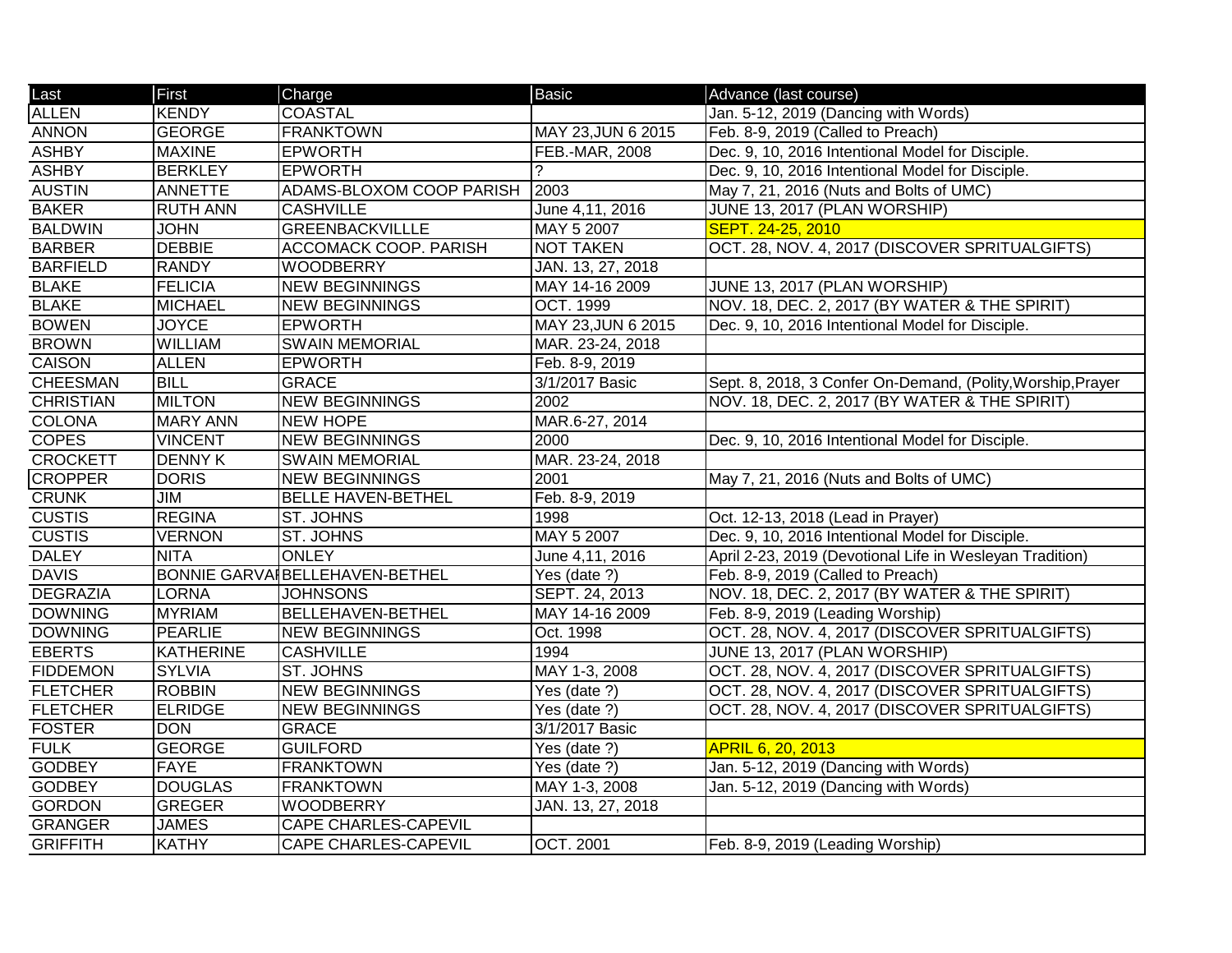| <b>GUNTER</b>     | <b>VERNON</b>     | <b>ACCOMACK COOP. PARISH</b>       | JAN. 13, 27, 2018    |                                                          |
|-------------------|-------------------|------------------------------------|----------------------|----------------------------------------------------------|
| <b>HALL</b>       | <b>PHYLLIS</b>    | ADAMS-BLOXOM COOP PARISH           | 2002                 | NOV. 18, DEC. 2, 2017 (BY WATER & THE SPIRIT)            |
| <b>HANDY</b>      | <b>MARSHELL</b>   | <b>ST. JOHNS</b>                   | <b>SEPT. 2002</b>    | Oct. 12-13, 2018 (Lead in Prayer)                        |
| <b>HARRISON</b>   | <b>ELISE</b>      | <b>ACCOMACK COOP. PARISH</b>       | MAR. 2017            |                                                          |
| <b>HATCH</b>      | <b>KAREN</b>      | <b>FRANKTOWN</b>                   | SEPT. 17, 2005       | <b>TAUGHT YOUTH COURSE FEB. 2012</b>                     |
| <b>HICKMAN</b>    | <b>SANDRA</b>     | <b>ATLANTIC-NEW CHURCH</b>         | 2001                 | JULY 18,25, 2015 (LTWCSay Amen)                          |
| <b>HILL</b>       | <b>ARTHUR</b>     | <b>GREENBACKVILLLE</b>             | OCT. 12-14, 2006     | SEPT. 24-25, 2010                                        |
| <b>HUME</b>       | <b>JENNIFER</b>   | <b>FRANKTOWN</b>                   | <b>NOT TAKEN</b>     | April 2-23, 2019 (Devotional Life in Wesleyan Tradition) |
| <b>JENKINS</b>    | <b>RICHARD</b>    | <b>ONLEY</b>                       | FEB-MAR 2012         | April 2-23, 2019 (Devotional Life in Wesleyan Tradition) |
| <b>JERNIGAN</b>   | <b>MARY</b>       | <b>CAPE CHARLES-CAPEVIL</b>        | Feb. 8-9, 2019       |                                                          |
| <b>JOHNSON</b>    | <b>AARON</b>      | <b>GRACE</b>                       | 3/1/2017 Basic       |                                                          |
| <b>JOHNSON</b>    | <b>JAMES</b>      | <b>WOODBERRY</b>                   | JAN. 13, 27, 2018    |                                                          |
| <b>JOHNSON</b>    | <b>REBECCA</b>    | <b>FRANKTOWN</b>                   | Feb. 8-9, 2019       |                                                          |
| JONES-FLOYD       | <b>MONICA</b>     | <b>NEW MISSION</b>                 | MAY 13-15, 2010      | FEB. 26, 2016(Lead.PublicPrayer-Institute for Disciple.) |
| <b>JUSTIS</b>     | <b>BARBARA</b>    | ADAMS-BLOXOM COOP PARISH           | <b>SEPT. 2004</b>    | NOV. 18, DEC. 2, 2017 (BY WATER & THE SPIRIT)            |
| <b>KELLY</b>      | <b>MICHAEL P.</b> | <b>CRADDOCKVILLE</b>               | <b>MAR-APR. 2011</b> | JULY 18,25, 2015 (LTWCSay Amen)                          |
| <b>KERSHNER</b>   | <b>CONNIE</b>     | <b>MARKET STREET</b>               | MAR.6-27, 2014       | SEPT.16-17, 2016 (Spirit.& Emo.Care -Disaster)           |
| <b>KILMON</b>     | <b>DORRIS</b>     | <b>SEASIDE</b>                     | 1999                 | SEPT.16-17, 2016 (Spirit.& Emo.Care -Disaster)           |
| <b>KING</b>       | <b>GEORGE</b>     | ST. JOHNS                          | June 4,11, 2016      | JAN. 14,28,2017 (Lay Pastoral Caregiving)                |
| <b>KRUKOWSKI</b>  | <b>PAT</b>        | <b>ATLANTIC-NEW CHURCH</b>         | 2002                 | SEPT.16-17, 2016 (Spirit.& Emo.Care -Disaster)           |
| <b>LEWIS</b>      | <b>FRANK</b>      | <b>CAPE CHARLES-CAPEVIL</b>        | SEPT.17, 2005        | NOV. 18, DEC. 2, 2017 (BY WATER & THE SPIRIT)            |
| <b>MACKIE</b>     | <b>ELSIE</b>      | <b>GRACE</b>                       | JAN. 13, 27, 2018    | Oct. 12-13, 2018 (Lead in Prayer)                        |
| <b>MASON</b>      | <b>BARBARA</b>    | <b>CHRIST</b>                      | 1992                 | Dec. 9, 10, 2016 Intentional Model for Disciple.         |
| <b>MCCREADY</b>   | <b>MARLENE</b>    | <b>SWAIN MEMORIAL</b>              | MAR. 23-24, 2018     |                                                          |
| <b>MCMATH</b>     | <b>BEVERLY</b>    | <b>ONLEY</b>                       | MAY 13-15, 2010      | May 28, June 11, 2016(Discover Sprit                     |
| <b>MEARS</b>      | <b>AMBER</b>      | <b>EPWORTH</b>                     | <b>NOT TAKEN</b>     | April 2-23, 2019 (Devotional Life in Wesleyan Tradition) |
| <b>MILES</b>      | <b>RUTH</b>       | <b>SEASIDE</b>                     | MAR.6-27, 2014       | NOV. 18, DEC. 2, 2017 (BY WATER & THE SPIRIT)            |
| <b>MILLER</b>     | <b>JEANNINE</b>   | <b>SEASIDE</b>                     | MAR-APR. 2011        | NOV. 18, DEC. 2, 2017 (BY WATER & THE SPIRIT)            |
| <b>MILLER</b>     | <b>TAMPA</b>      | ST. JOHNS                          | <b>SEPT. 2004</b>    | NOV. 18, DEC. 2, 2017 (BY WATER & THE SPIRIT)            |
| <b>MITCHELL</b>   | <b>LORI</b>       | <b>CRADDOCKVILLE</b>               | SEPT 27-29,2007      | Jan. 5-12, 2019 (Dancing with Words)                     |
| <b>MOLERA</b>     | <b>JO ANN</b>     | <b>FRANKTOWN</b>                   | OCT. 12-14, 2006     | Feb. 8-9, 2019 (Leading Worship)                         |
| <b>NEDAB</b>      | <b>IDA</b>        | ADAMS-BLOXOM COOP PARISH           | SEPT 27-29,2007      | OCT. 28, NOV. 4, 2017 (DISCOVER SPRITUALGIFTS)           |
| <b>ONLEY</b>      | <b>MARY</b>       | ADAMS-BLOXOM COOP PARISH NOT TAKEN |                      | NOV. 18, DEC. 2, 2017 (BY WATER & THE SPIRIT)            |
| <b>PARKS</b>      | <b>BILL</b>       | <b>SWAIN MEMORIAL</b>              | MAR. 23-24, 2018     |                                                          |
| <b>PETTIT</b>     | <b>KELVIN</b>     | <b>ACCOMACK COOP. PARISH</b>       | JAN. 13, 27, 2018    | Jan. 5-12, 2019 (Dancing with Words)                     |
| <b>POWELL</b>     | <b>KENDRA S.</b>  | <b>BELLEHAVEN-BETHEL</b>           | MAY 23, JUN 6 2015   | April 2-23, 2019 (Devotional Life in Wesleyan Tradition) |
| <b>PRUITT</b>     | GEORGE/HOOT       | <b>SWAIN MEMORIAL</b>              | MAR. 23-24, 2018     |                                                          |
| <b>REYNOLDS</b>   | <b>ROBERT</b>     | <b>GUILFORD</b>                    | FEB.-MAR, 2008       | Dec. 9, 10, 2016 Intentional Model for Disciple.         |
| <b>RICHARDSON</b> | M. KATHY          | <b>BELLE HAVEN-BETHEL</b>          | MAY 23, JUN 6 2015   | NOV. 18, DEC. 2, 2017 (BY WATER & THE SPIRIT)            |
| <b>RICHARDSON</b> | <b>BRIAN</b>      | <b>CHRIST</b>                      | June 4,11, 2016      | May 2, 9, 2015 (You Can Preach)                          |
|                   |                   |                                    |                      |                                                          |